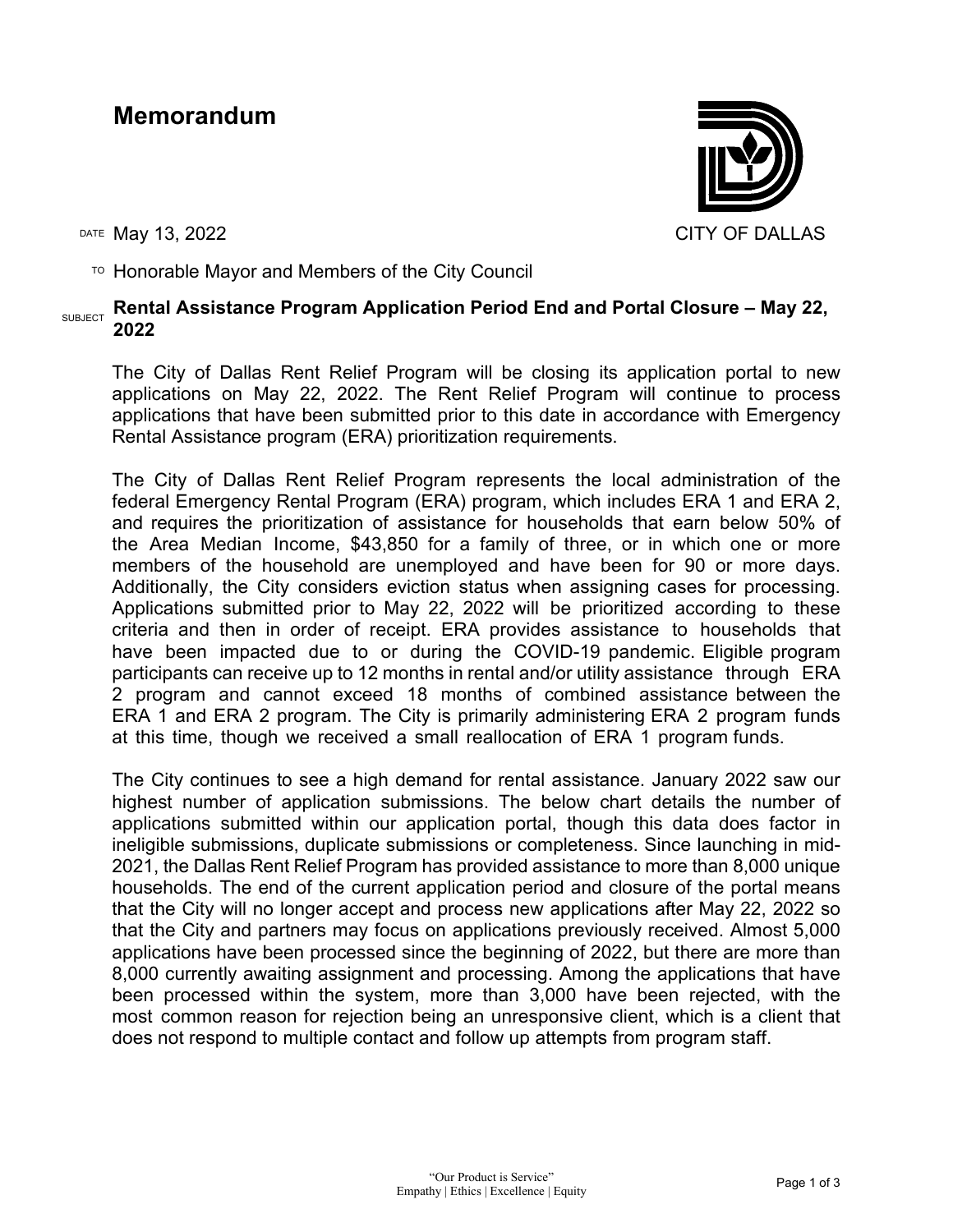#### DATE May 13, 2022 **Rental Assistance Program Application Period End and Portal Closure – May 22, 2022**



The City has been working in partnership with the United Way of Metropolitan Dallas and the Dallas Rental Assistance Collaborative to process applications as quickly as possible. In the meantime, the City and United Way are working methodically to conduct outreach to all pending applicants to determine if their needs may have changed since submitting their application and to identify urgent cases. Program help lines in English and Spanish languages will remain open beyond the closure of the portal and will focus on providing updates on application status and information and referrals to clients. Additionally, the City is working to establish new partnerships to expedite processing of submitted applications and ultimately intends to offer another application window for rental assistance applications. Staff will provide an update on partnership development and program timeline in a future memorandum.

## **Frequently Asked Questions**

*Question:* I have submitted an application through the City portal, but I have not yet been assisted. Will my application be processed if you have not been assisted once the portal closes?

*Answer:* The City and its partners will continue to process applications that have already been submitted even after the application submission portal closes.

## *Question:* Why is the City closing the application portal?

*Answer:* The City has received a very high volume of applications, especially during the early months of 2022. Staff and partners are working diligently to review and process applications as quickly as possible, but are struggling to keep up with the volume of submissions. Closing the portal will enable us to focus on applications that have been submitted and to better manage prioritization of application processing based on need and urgency.

SUBJECT